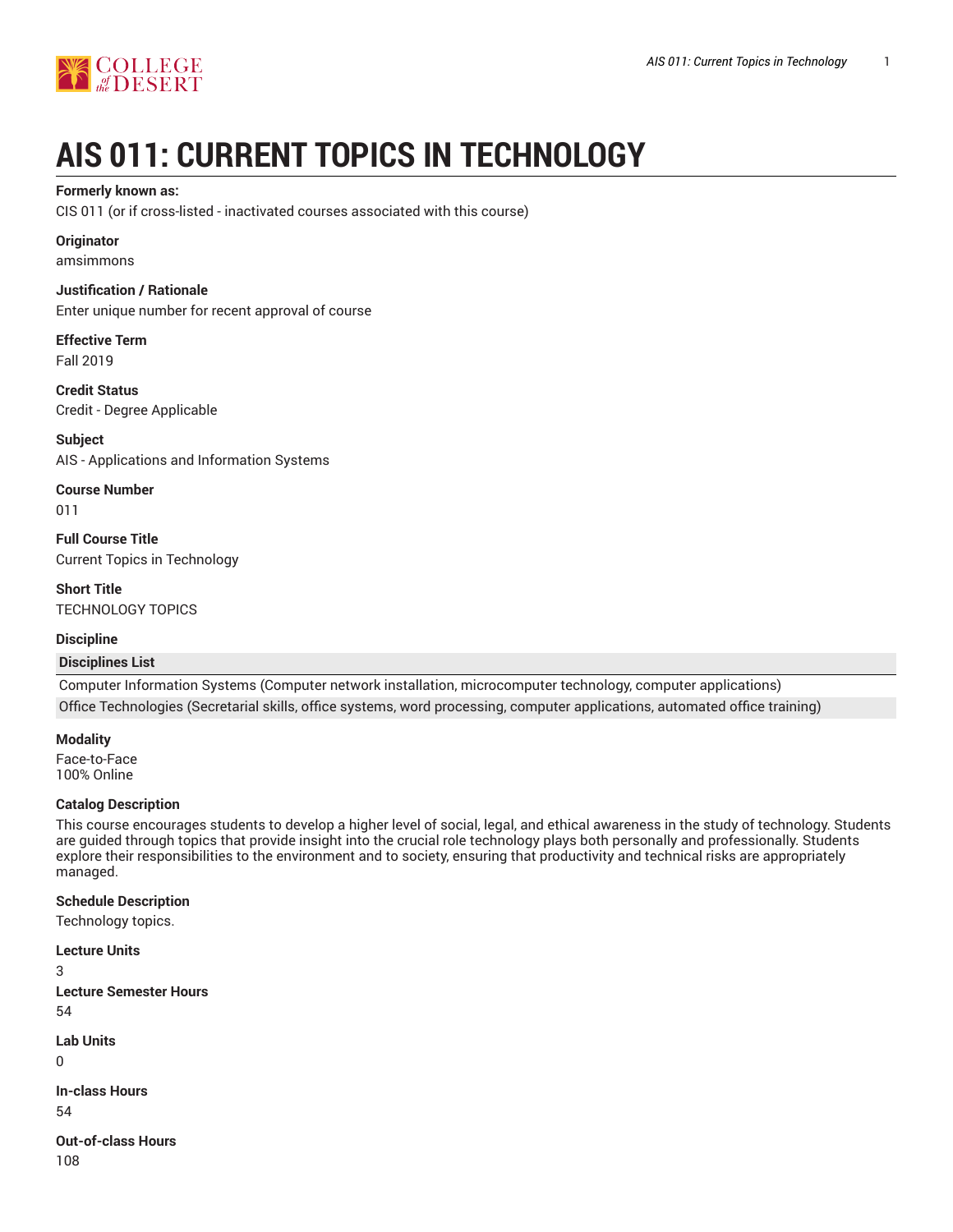

#### **Total Course Units**

3

**Total Semester Hours**

162

# **For Text greater than five years old, list rationale:**

No text for this course. Instructor will use technology news and current events.

## **Class Size Maximum**

32

# **Course Content**

- 1. Get information anywhere, anytime
	- a. iPhone and Blackberry
	- b. Wireless communication
	- c. Mobile data protection
- 2. Sharing information
- 3. Blogger Litigation
- 4. Internet Browsers
- 5. Plug-ins
- 6. Web 2.0 Tools
- 7. iSpeech
- 8. Tiny URL
- 9. Google
	- a. Chrome
	- b. Earth
	- c. Maps
	- d. Tools
	- e. Translate
	- f. Finance
	- g. Microsoft
- 10. Social Networking
	- a. LinkedIn
	- b. Delicious
	- c. Facebook
	- d. Twitter
- 11. Hybrids
- 12. Data Brokers
- 13. CyberBullying
- 14. Mobile WiMax
- 15. The new Internet Architecture
- 16. Purchasing Information
- 17. Information Surveillance
- 18. Cloud Computing
- 19. Information Censorship
- 20. E-mail Harvesters
- 21. The threat of Complex Networks
- 22. Security
- 23. Digitization and Copyright Law
- 24. Electronic Social Responsibility
- 25. Laser Technology
- 26. Electronic Election Systems
- 27. Wireless Computing
- 28. Internet Crime
- 29. Electronic Commerce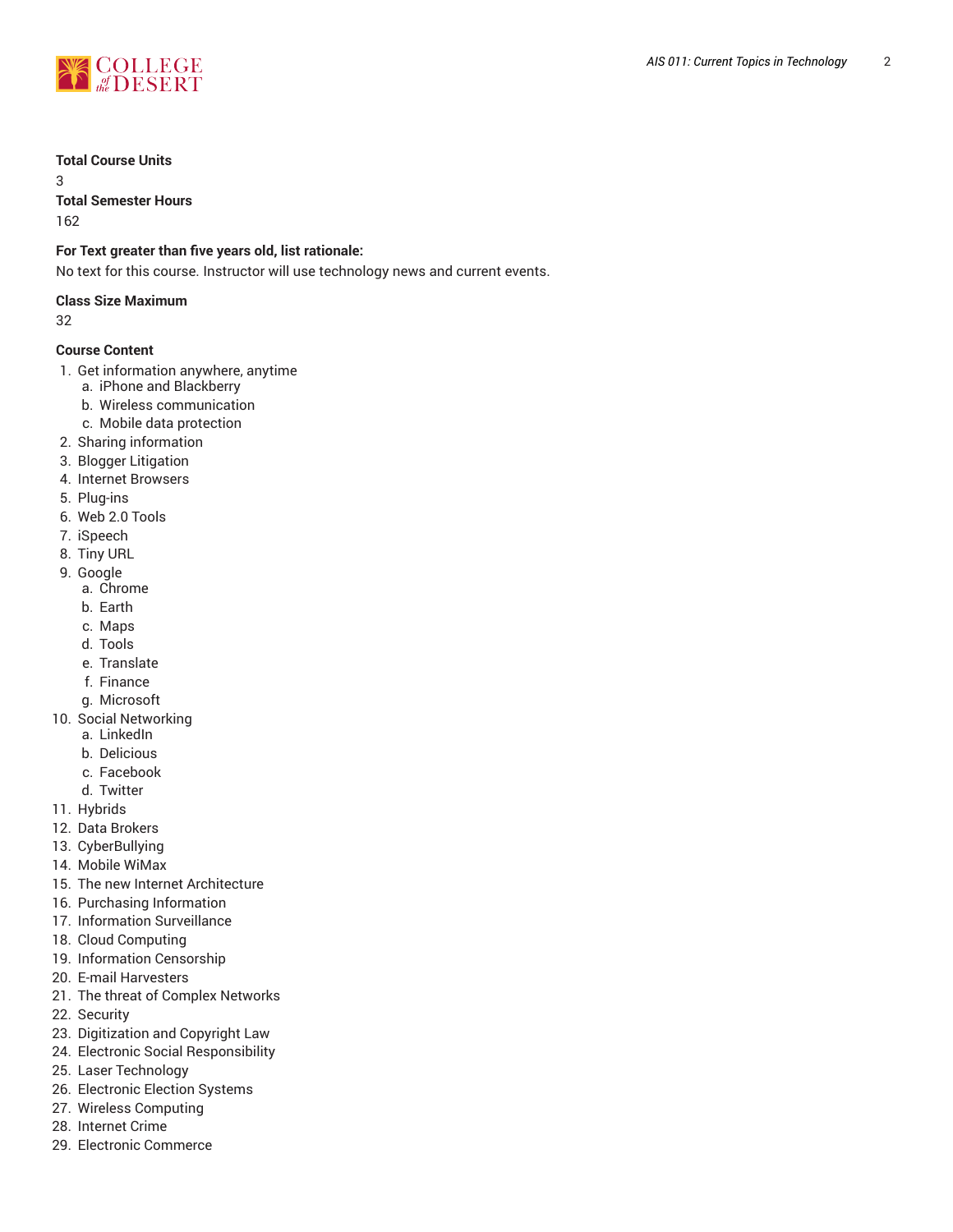

#### 30. Technology Addiction

31. EBay

#### **Course Objectives**

|             | <b>Objectives</b>                                                          |
|-------------|----------------------------------------------------------------------------|
| Objective 1 | Identify the wealth of technology available in today's society             |
| Objective 2 | Categorize technology by purpose and device                                |
| Objective 3 | Define the social, legal, and ethical responsibilities of using technology |
| Objective 4 | Identify major security issues in using technology                         |
| Objective 5 | Evaluate the effectiveness of internet browsers                            |
| Objective 6 | <b>Identify Social Media risks</b>                                         |
| Objective 7 | Identify issues and trends with different types of technologies            |

#### **Student Learning Outcomes**

|           | Upon satisfactory completion of this course, students will be able to:        |
|-----------|-------------------------------------------------------------------------------|
| Outcome 1 | Evaluate technology for its appropriate use for work and personal situations. |
| Outcome 2 | Demonstrate social, legal and ethical awareness                               |

# **Methods of Instruction**

| <b>Method</b>                | Please provide a description or examples of how each instructional<br>method will be used in this course. |
|------------------------------|-----------------------------------------------------------------------------------------------------------|
| <b>Discussion</b>            | In class discussion and/or online Canvas discussions                                                      |
| Collaborative/Team           | Creation of cooperative learning tasks such as a small group or paired<br>activities.                     |
| Technology-based instruction | Use of hardware and software according to objectives                                                      |
| Lecture                      | Presentation of topic in content                                                                          |

# **Methods of Evaluation**

| <b>Method</b>                                    | Please provide a description or examples of how<br>each evaluation method will be used in this course.                                   | <b>Type of Assignment</b> |
|--------------------------------------------------|------------------------------------------------------------------------------------------------------------------------------------------|---------------------------|
| Written homework                                 | Critical thinking short essays technology topics                                                                                         | Out of Class Only         |
| Other                                            | - projects to demonstrate critical thinking analysis<br>of technology- evaluation of quest speakers-<br>assignments requiring web search | In and Out of Class       |
| Student participation/contribution               | Class discussion and questions                                                                                                           | In Class Only             |
| Tests/Quizzes/Examinations                       | Quizzes on textbook material                                                                                                             | In and Out of Class       |
| Presentations/student demonstration observations | Discussion questions                                                                                                                     | In Class Only             |
| Laboratory projects                              | Lab demonstration of skills covering all the content In and Out of Class<br>of the course.                                               |                           |

#### **Assignments**

# **Other In-class Assignments**

- 1. Class projects designed to evaluate technology and software needed for today's office and personal productivity.
- 2. Online activities to identify and use a variety of web sites and technologies.
- 3. Discussion questions to analyze significance of guest speakers who discuss and demonstrate current technology topics.
- 4. Case studies designed to identify what constitutes ethical behavior with technology and how such behaviors affect the workplace and personal integrity.

# **Other Out-of-class Assignments**

- 1. Case studies designed to identify what constitutes ethical behavior with technology and how such behaviors affect the workplace and personal integrity.
- 2. Individual projects designed to evaluate technology and software needed for today's office and personal productivity.
- 3. Online activities to identify and demonstrate understanding of web sites and technologies.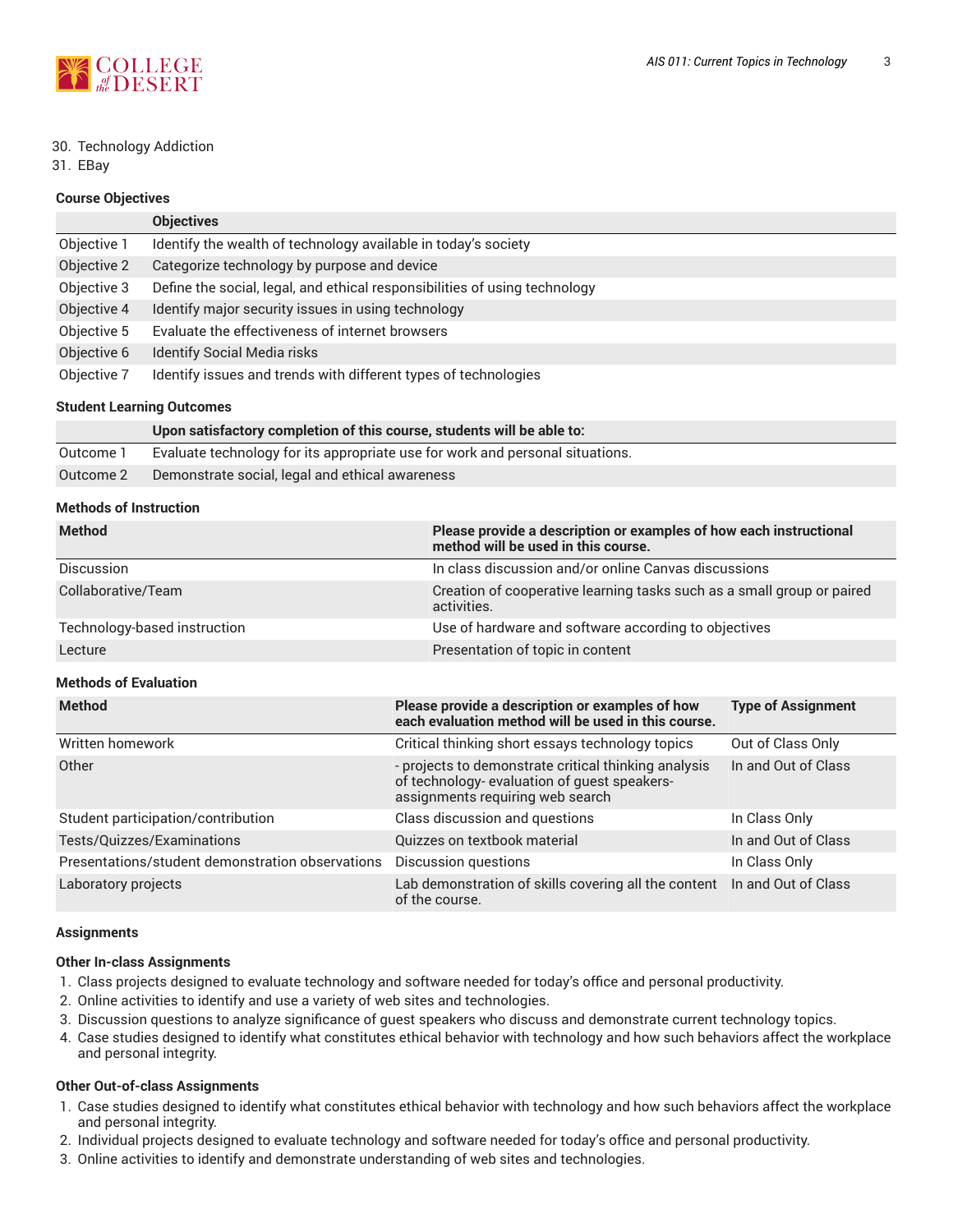

- 4. Textbook and outside reading assignments.
- 5. Assignments to demonstrate critical thinking application of technology concepts.

#### **Grade Methods**

Letter Grade Only

# **Distance Education Checklist**

# **Instructional Materials and Resources**

# **Effective Student/Faculty Contact**

#### Which of the following methods of regular, timely, and effective student/faculty contact will be used in this course?

#### **Within Course Management System:**

Discussion forums with substantive instructor participation Regular virtual office hours Private messages Online quizzes and examinations Video or audio feedback Weekly announcements

#### **External to Course Management System:**

Direct e-mail Posted audio/video (including YouTube, 3cmediasolutions, etc.)

#### Briefly discuss how the selected strategies above will be used to maintain Regular Effective Contact in the course.

This class if online is being taught via Canvas. Instructors will use asynchronous text and video messages to interact with the students. Also, discussions boards, constant announcements will be used. Zoom virtual office hours with screen sharing and interaction capabilities will be available.

#### **If interacting with students outside the LMS, explain how additional interactions with students outside the LMS will enhance student learning.**

Canvas is used for external interaction as well.

# **Online Course Enrollment**

**Maximum enrollment for online sections of this course** 32

# **Other Information**

# **MIS Course Data**

**CIP Code** 52.0401 - Administrative Assistant and Secretarial Science, General.

**TOP Code** 051400 - Office Technology/Office Computer Applications

**SAM Code** C - Clearly Occupational

**Basic Skills Status** Not Basic Skills

**Prior College Level** Not applicable

**Cooperative Work Experience** Not a Coop Course